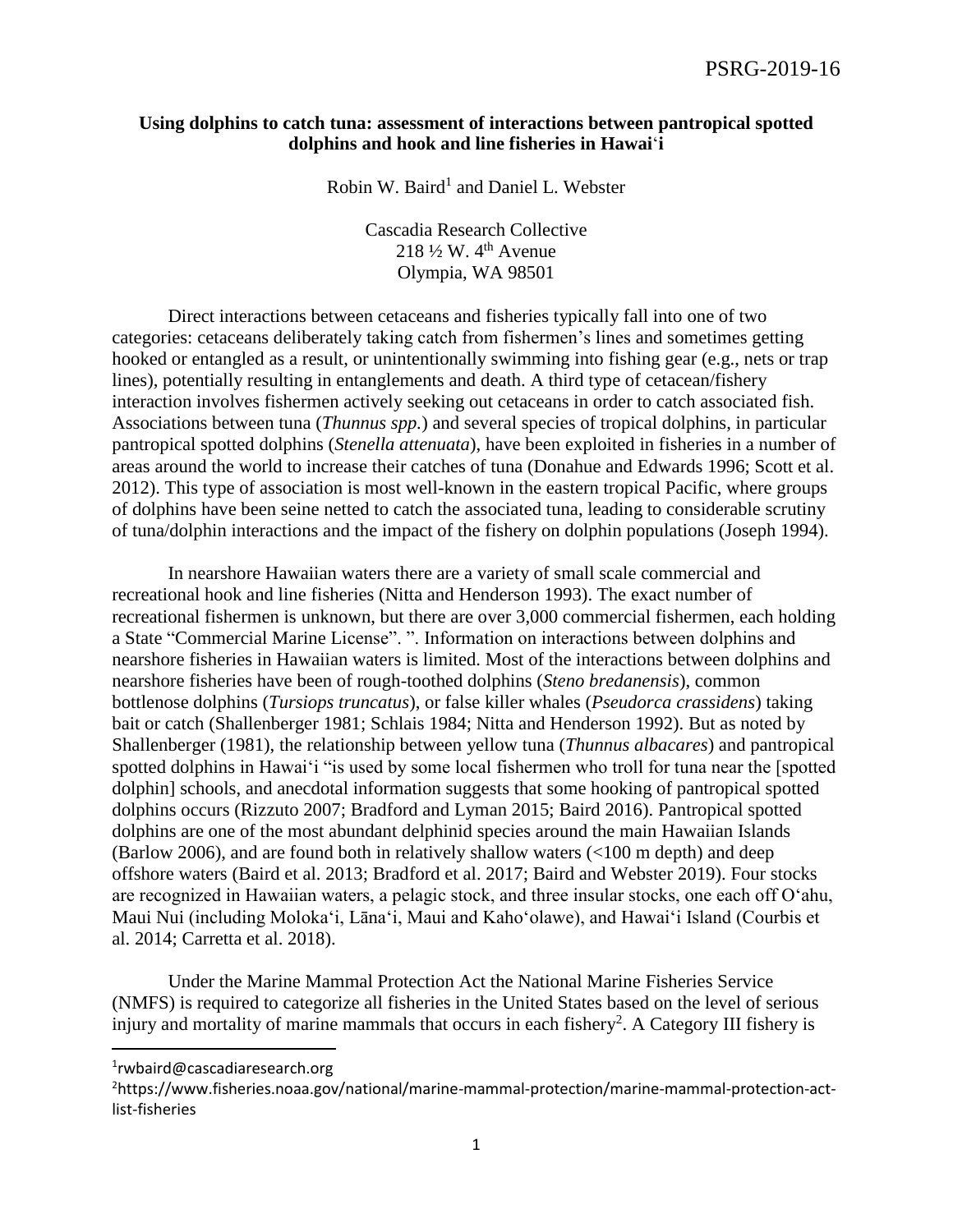defined as having a "remote likelihood or no known incidental mortality and serious injury of marine mammals", while a Category II fishery has "occasional incidental mortality and serious injury of marine mammals", defined in relation to the abundance levels of the stocks of marine mammals that interact with a fishery. In 2011 NMFS proposed elevating two fisheries in Hawai'i, the "Hawai'i Charter Vessel" and the "Hawai'i Trolling, Rod and Reel Fishery" from Category III to Category II fisheries, based on fishing techniques and anecdotal reports of hooking of pantropical spotted dolphins (Department of Commerce 2011a). However, in response to public comments received on this proposal, NMFS did not elevate the fisheries, in part because of the lack of quantitative information available to assess interactions between fishing vessels and pantropical spotted dolphins in Hawaiian waters (Department of Commerce 2011b).

Over the course of a long-term multi-species study of odontocetes in Hawaiian waters, we have recorded information on the presence and type of fishing vessels interacting with pantropical spotted dolphins and other species of odontocetes. Given the existence of multiple populations of pantropical spotted dolphins in Hawaiian waters, and the potential for such fisheries interactions to influence populations, we present and analyze information on observations of fishing vessels associated with dolphin groups to help inform management of fisheries interactions. In particular, we: 1) assess the frequency of fishing vessels associated with pantropical spotted dolphin groups by island and identify particular areas or habitats where interactions occur most often; 2) characterize the broad categories of fishing methods used in association with dolphin groups (e.g., trolling through groups); 3) estimate the number of fishing vessels that fish in association with dolphin groups off the island of Hawai'i; and 4) examine the seasonality of fishing vessel/dolphin associations.

#### **Methods**

Information on small-boat field efforts are presented in Baird et al. (2013) and thus will only be briefly summarized. Field efforts were undertaken throughout the main Hawaiian Islands with short (1-6 week) efforts off one or more islands each year. All groups of odontocetes sighted were approached for species identification, recording location (using a GPS), and estimation of group size. Sighting locations were processed with R to determine depth using package raster (Hijmans 2017) and distance from shore using package rgeos (Bivand and Rundel 2017). Encounter durations varied depending on a variety of factors, including funding priorities for the field effort, time of day, and information on the presence of higher priority species in the area, but typically we would only spend between 10 and 20 minutes with a group.

Data protocols in relation to recording of information on fishing vessels are summarized in Table 1. Beginning in 2006 the spatial extent of the group, the "group envelope", was recorded as X and Y dimensions (e.g., 300 x 500 m). From 2002 through the end of 2005 there was ad hoc recording of fishing vessels present with groups of pantropical spotted dolphins (hereafter used interchangeably with spotted dolphins or dolphins), while in 2006 we began systematically recording the presence/absence (and number) of fishing vessels with spotted dolphin groups. Vessels were noted as associated with the dolphin group if they were within or immediately adjacent (i.e., <100 m) to the dolphin group envelope. Starting in 2008 survey protocols were modified and we avoided changing course in response to clusters of fishing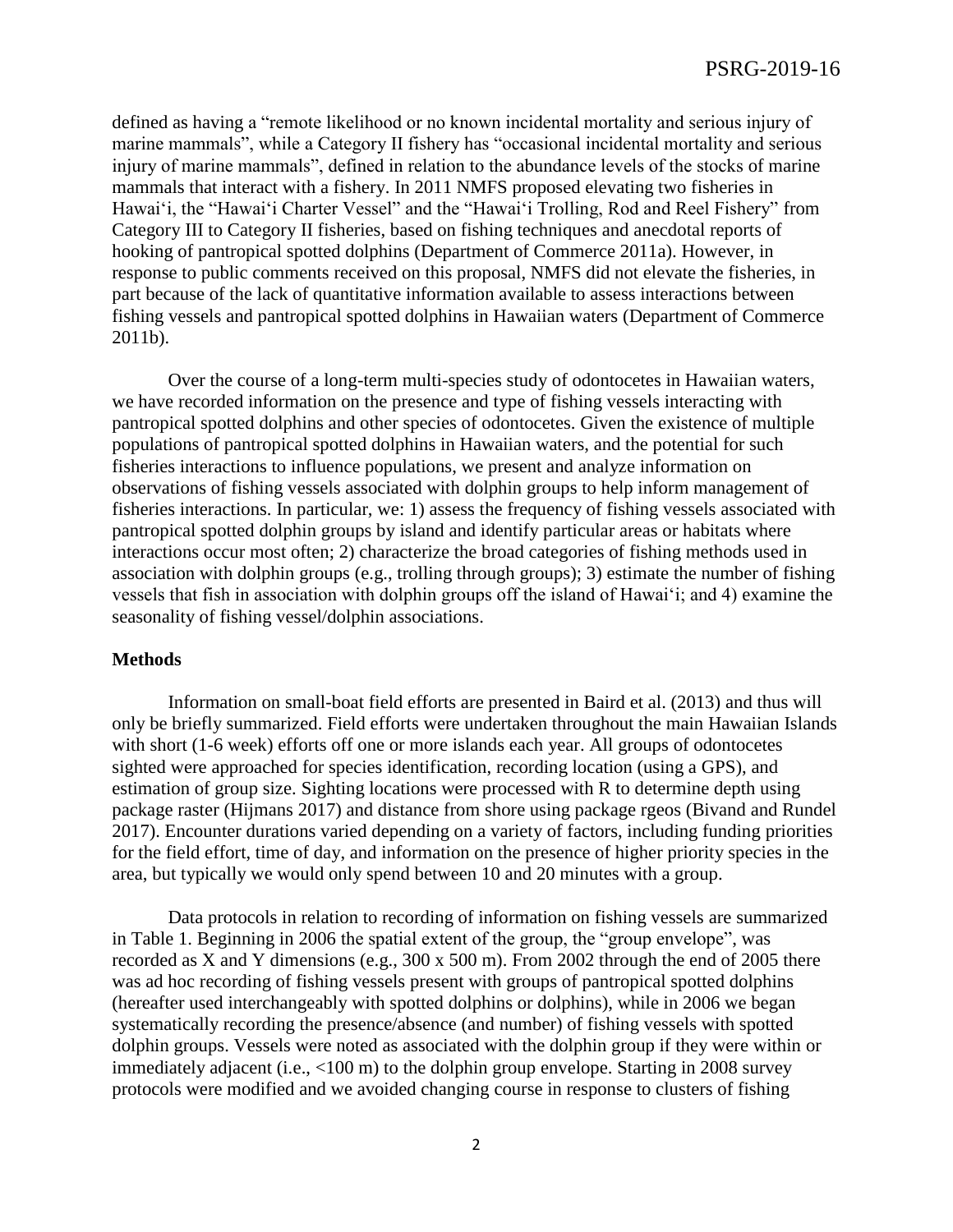vessels, to reduce bias, as clusters of fishing vessels not associated with fish aggregating devices (FADs) often indicate the presence of spotted dolphin groups. Analyses regarding the proportion of spotted dolphin groups with fishing vessels present were thus restricted to 2008 through 2018.

Prior to August 2012 information on the behavior of fishing vessels around spotted dolphin groups was recorded on an ad hoc basis. Starting in August 2012 we systematically recorded whether vessels fished only around the outside of groups or were observed either trolling through the group or "repositioning". Vessels that were "green stick" fishing were categorized as trolling. Repositioning was defined as a vessel transiting (typically at high speed) through the dolphin group to the leading edge of the group, with the vessel then stopping, deploying lines and fishing as the dolphin group passed, typically on either side of the vessel. Based on observations of fishing activity from repositioning vessels the majority of repositioning vessels were palu-ahi (baited handline) fishing.

Starting in 2002 photos were taken of fishing vessels associated with spotted dolphin groups on an ad hoc basis. From 2011 through 2016 photographs of all fishing vessels within dolphin groups were taken. We developed a photo-identification catalog of vessels that fished in association with spotted dolphin groups following the same protocol as used for delphinid photoidentification catalogs (e.g., Mahaffy et al. 2015). Characteristics used to individually identify vessels include registration numbers and letters on the side of commercially licensed vessels, lettering (i.e., names) on tour vessels, and for vessels lacking obvious lettering or numbering, the coloration and configuration of the hull, cabin, and trim of the vessels. From the catalog we determined the total number of unique vessels that had been documented fishing in association with spotted dolphin groups, and for two pairs of years (2011 and 2012, and 2012 and 2013), we estimated the total number of vessels fishing in association with dolphins using the Lincoln-Petersen mark-recapture method (Seber 2002), producing estimates for 2012 and 2013.

#### **Results and Discussion**

From 2008 through 2018 we had 720 days of field effort around the main Hawaiian Islands, covering 88,271 km of trackline (Table 2). Effort varied by island, with the greatest amount of time spent off Hawai'i Island. We encountered spotted dolphins on 360 occasions. Encounter duration ranged from less than one minute to 6 h 2 min (median=9 min). Sighting rates (# sightings/100 km effort) were similar within the ranges of the three insular stocks: O'ahu – 0.590; Maui Nui – 0.668; Hawai'i Island – 0.464 (Table 2). Spotted dolphin sighting rates were an order of magnitude lower off Kaua'i and Ni'ihau (0.042 sightings/100 km effort), reflecting that there appears to be no resident population off those islands (Courbis et al. 2014; Baird and Webster 2019).

Overall, 24.7% of spotted dolphin groups encountered had fishing vessels associated with the dolphin group. The proportion of dolphin groups with fishing vessels varied by island area: Kaua'i and Ni'ihau – 0%; O'ahu – 14.6%; Maui Nui – 2.8%; Hawai'i Island – 29.7% (Table 3). The number of fishing vessels associated with dolphin groups also varied by island area: O'ahu, median=1, range=1-4; Maui Nui, median/range=1; Hawai'i Island, median=2, range=1-19 (Table 3). Group sizes off all islands ranged from one to an estimated 400 individuals (median=60; n=360). Group sizes of spotted dolphins off Hawai'i Island with fishing vessels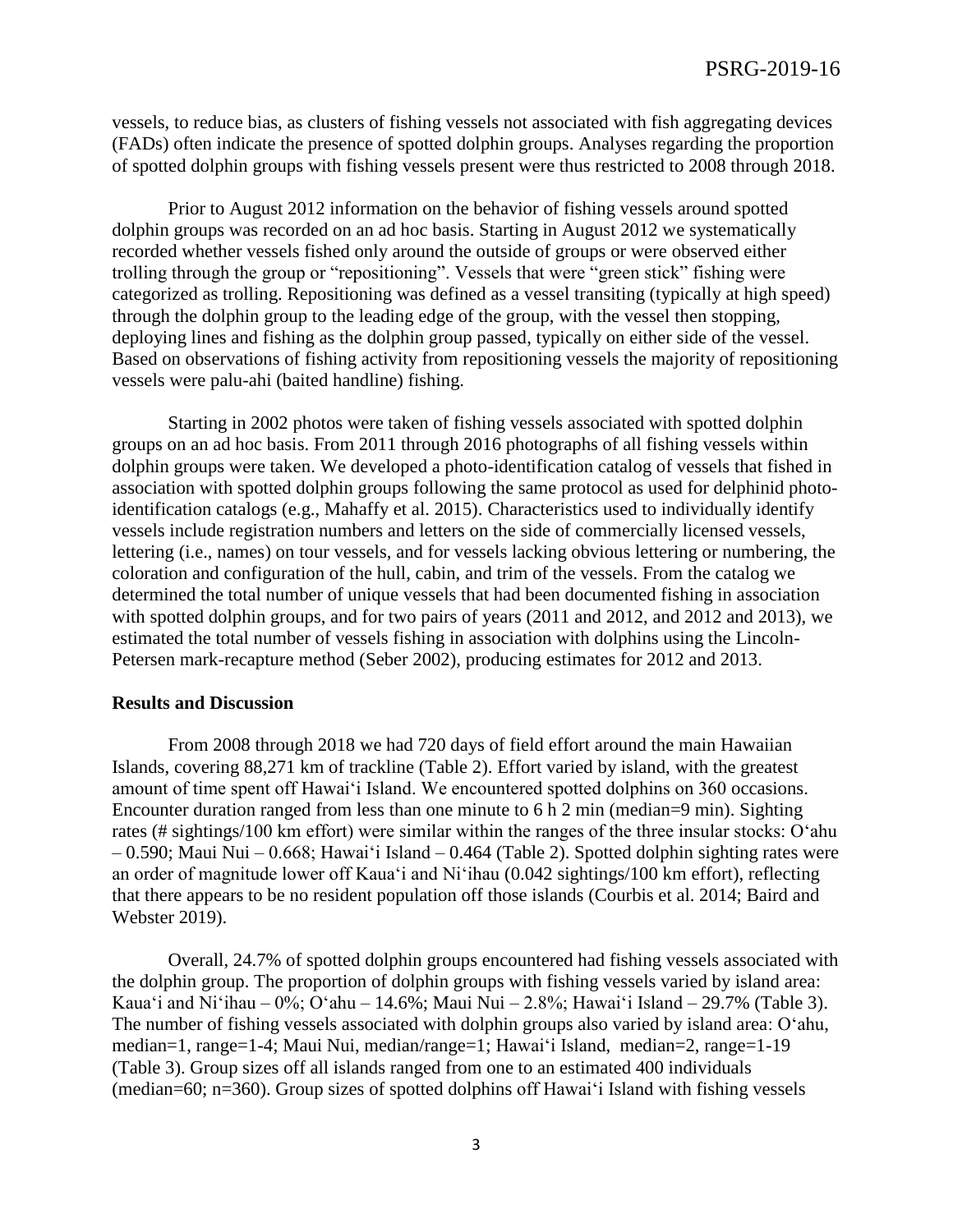present (median=90; n=82) were significantly larger (Mann-Whitney U-test, p <0.0001; Figure 1), than those with no fishing vessels present (median=50; n=194), which may reflect the ease of detecting larger spotted dolphin groups.

The number of spotted dolphin groups off O'ahu and Maui Nui with fishing vessels present (n=7) was insufficient to assess spatial patterns; thus examination of spatial patterns was limited to sightings off Hawai'i Island. Spotted dolphin groups with no fishing vessels present were broadly distributed along the entire west coast of Hawai'i Island and offshore, while groups with fishing vessels present were primarily documented off the central and southern coast of the island (Figure 2). This area corresponds both with the main boat harbor along the west side of the island (Honokohau Harbor) and boat ramps at Kailua-Kona, Keauhou Harbor, Honaunau and Miloli'i.

Although the median depth and distance from shore was similar for groups of spotted dolphins with and without fishing vessels present, groups of spotted dolphins with fishing vessels present were found in a narrower range of depths and distance from shore than those without fishing vessels present (Figure 3). In particular, there were few sightings of spotted dolphins with fishing vessels present in shallow water (<1,000 m), or in very far offshore waters (i.e., greater than ~15km). The lack of fishing vessels with spotted dolphin groups far offshore likely reflects the additional fuel cost of traveling offshore, while the relative lack of vessels with spotted dolphins in shallower water may reflect patterns of association between yellowfin tuna and the dolphins themselves. In the eastern tropical Pacific associations between yellowfin tuna and pantropical spotted dolphins do vary in response to oceanographic conditions (Scott et al. 2012), although there have been no studies of factors influencing this relationship in Hawaiian waters.

Results from the photo-identification catalog of fishing vessels revealed that 141 unique vessels were documented fishing with spotted dolphin groups between 2002 and 2015 off Hawai'i Island. Of these, 42 (29.8%) were seen with spotted dolphin groups on more than one occasion. Of the 42, 28 were seen in multiple years, with the longest span of a fishing vessel resighted associated with a spotted dolphin group of 6.9 years. Although the rate of discovery of new vessels fishing with dolphin groups has slowed, the discovery curve has not leveled off (Figure 4), indicating that our survey efforts were insufficient to document all or the vast majority of vessels that fish in association with spotted dolphin groups off the island. Lincoln-Petersen estimates of the number of fishing vessels fish with spotted dolphin groups were 162 vessels  $(SD = 12)$  for 2012, and 336 vessels  $(SD = 17)$  for 2013.

Off Hawai'i Island survey effort since 2008 has been restricted to nine months of the year from April through December. Effort during the month of September has been limited, resulting in only a single spotted dolphin sighting, thus presentation of seasonal distribution of groups with fishing vessels present has been restricted to the other eight months during the April to December period (Figure 5). These months span all four oceanographic seasons in Hawai'i (Flament 1996), allowing for a robust assessment of whether fishing in association with spotted dolphins in Hawai'i is restricted by season. During these months the proportion of dolphin groups with fishing vessels with the group has varied from 15.8% to 43.6% of groups, although there was no obvious seasonal trend (Figure 5). As noted, there was no effort off Hawai'i Island during January to March. However, during field efforts off O'ahu and Maui Nui in those months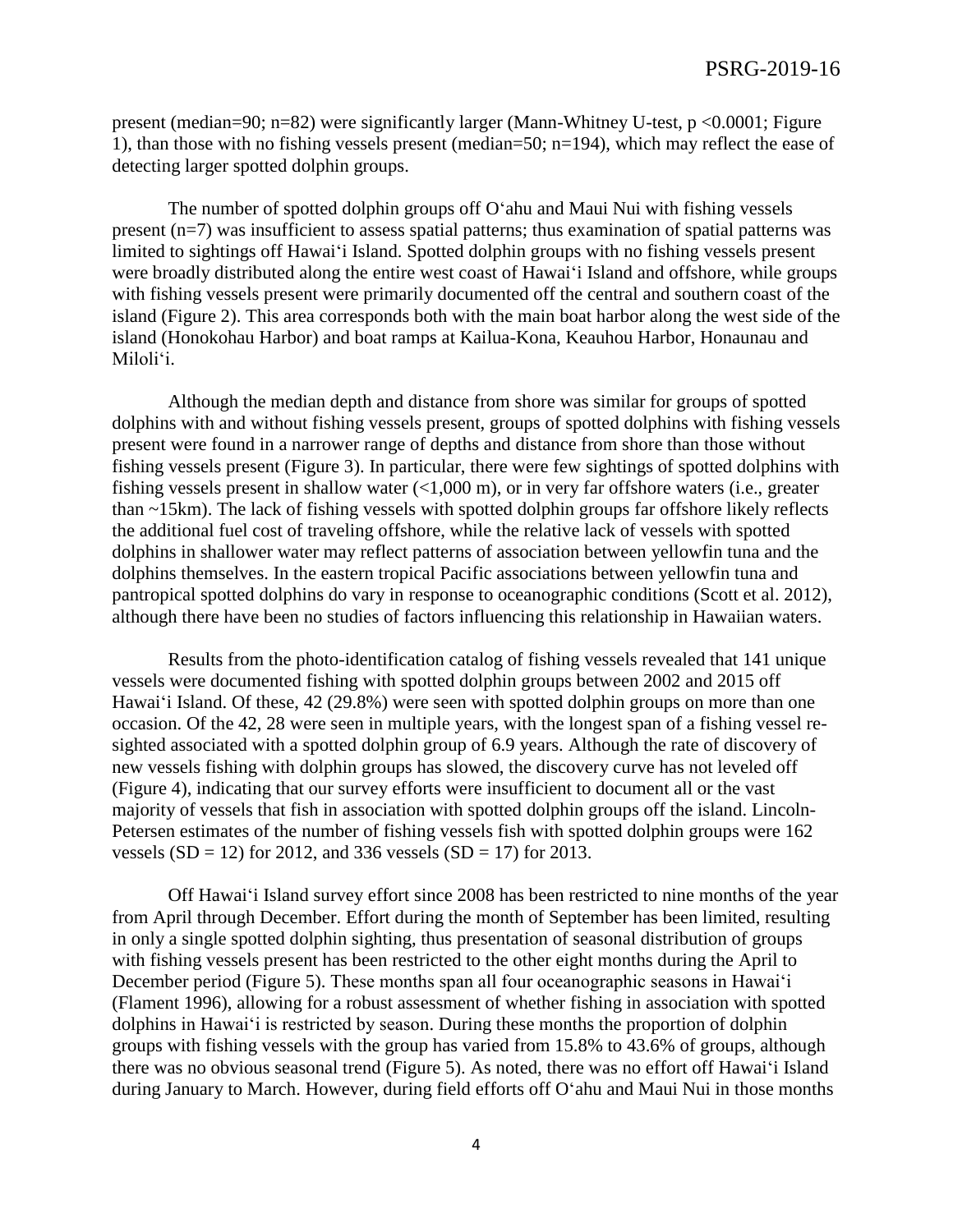there were encounters of spotted dolphin groups with fishing vessels present (off O'ahu in January and Maui Nui in March).

An assessment of the behavior of fishing vessels around dolphin groups was undertaken with data collected from August 2012 through the end of 2016 (n=24 encounters with vessels present). Trolling through the group was documented in 22 of 24 encounters (91.7%), with from 1 to 15 vessels engaged in this behavior within an encounter. Repositioning was documented in 13 encounters (12 of which also had vessels trolling through), with from 1 to 8 vessels engaged in this behavior. Trolling around groups was documented in three encounters, all of which also had vessels either trolling through or repositioning (or both). There was only one case where a fishing vessel approached the dolphin group and went around the perimeter of the group without fishing within the group envelope.

Comments received in response to NMFS' 2011 proposal to elevate several fisheries in Hawai'i from having a "remote likelihood" of serious injury or mortality (Category III) of spotted dolphins to having "occasional" mortalities or serious injuries (Category II) noted uncertainty on a number of topics. This included insufficient quantitative information available to draw conclusions regarding the frequency of interactions with spotted dolphins, that vessels fished in front of dolphin groups rather than within the groups themselves, and that there may be a seasonal component to the interactions, among others (Department of Commerce 2011a, 2011b). Our results are directly relevant to these issues, as we provide quantitative information that addresses the frequency and nature of interactions between fishing vessels and spotted dolphins in Hawaiian waters. We have shown that vessels fishing in association with spotted dolphin groups do so most regularly off Hawai'i Island, that these interactions occur throughout the year (Figure 5), and that a relatively large number of vessels (Figure 4) utilize this fishing strategy to try to catch tunas. Even though some vessels would occasional troll around a dolphin group, those same vessels would also fish within the dolphin's group envelope. Thus the presence of gear in the water around the dolphins provides some risk of hooking or entanglement.

While our results provide quantitative information on the frequency and nature of interactions between fishing vessels and pantropical spotted dolphin groups in Hawai'i, there are still major data gaps that need to be addressed to understand whether the occasional hooking and/or entanglements that are known to occur (e.g., Rizzuto 2007; Bradford and Lyman 2015; Baird 2016) approach the level that fishery reclassification is warranted. First, abundance estimates are needed for the insular stocks of pantropical spotted dolphins in Hawai'i. This is particularly the case for the Hawai'i Island stock, since almost a third of all pantropical spotted dolphin groups off that island have fishing vessels present (Table 3). Whatever abundance estimation method is used should take into account the possibility that relative abundance of spotted dolphins may be greater off the leeward sides of the islands, as suggested by Pittman et al. (2015). Additional satellite tagging data (see Baird and Webster 2019) could help determine to what degree spotted dolphin spatial use around the island conforms to the areas where interactions with fishing vessels have been documented, to help in assessing risk. Second, information is clearly needed on how frequently hookings or entanglements of pantropical spotted dolphins occur, as well as the outcome of such interactions. Many fishers are obviously reluctant to self-report such interactions, and with the large number of vessels that fish in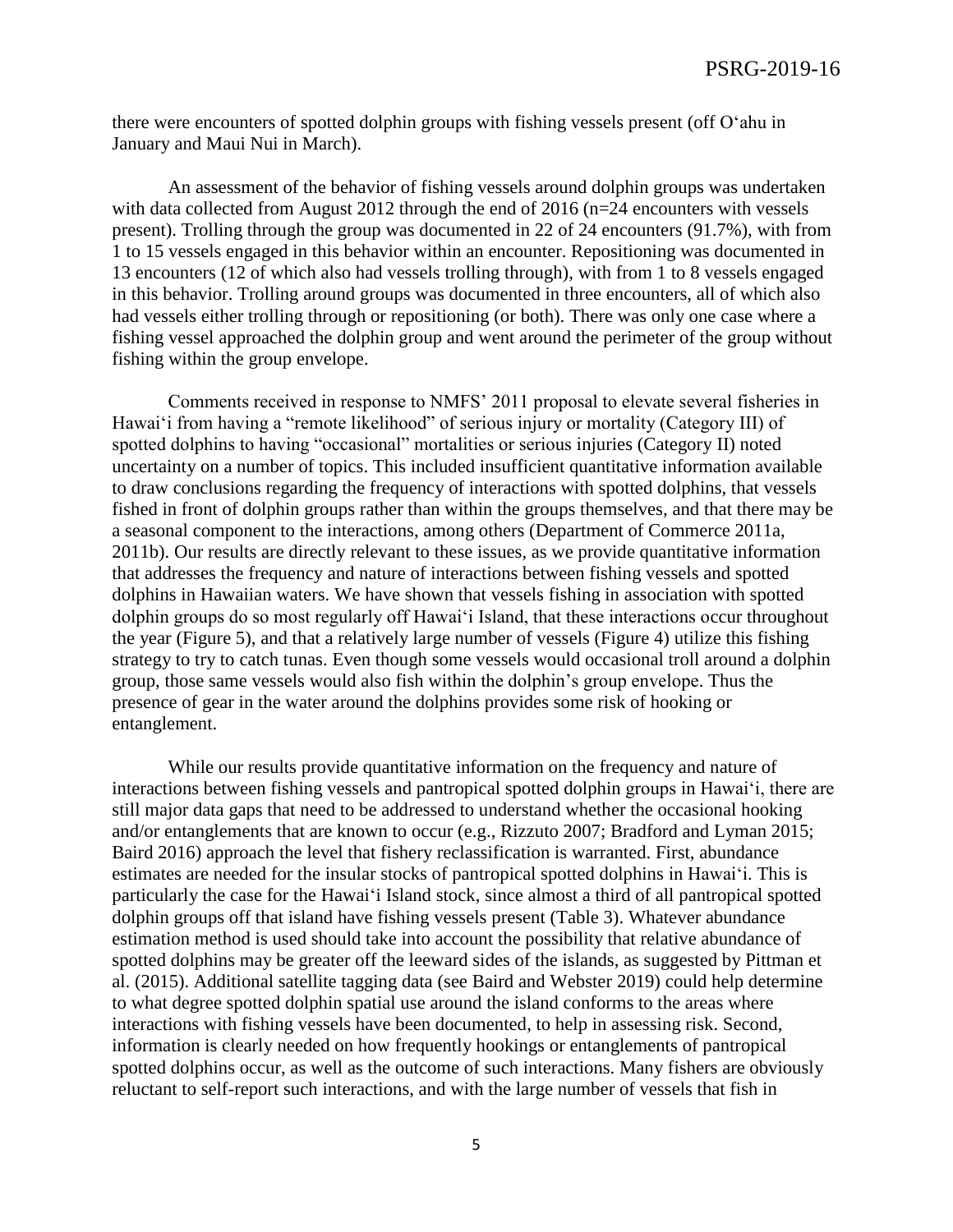association with spotted dolphin groups and the likely low rate of hooking a dolphin for any individual fishermen, traditional observer programs are unlikely to be effective at documenting such interactions. A more productive approach is needed to understand whether such rare interactions could rise to the level where fishery re-categorization is warranted. Photographs of individual spotted dolphins with trailing gear are rare (e.g., Baird 2016). Assessing mouthline or other injuries that may reflect previous cases of individuals being hooked or entangled (e.g., Baird et al. 2014, 2017) would provide evidence of individuals surviving hooking or entanglement, but does not inform how often mortality may occur as a result of hooking. Estimating survival rates based on photo-identification of distinctive individuals may be a productive approach, and photographs have been collected as part of ongoing studies, but a photo-identification catalog has not yet been established for this species in Hawaiian waters.

### **Acknowledgements**

Field work was undertaken under NMFS Scientific Research Permits No. 731-1509, 731- 1774 and 15330. A number of individuals assisted in the field, but we particularly thank Kim Wood, Greg Schorr, Colin Cornforth and Jessica Aschettino, as well as Erin Keene for developing the fishing vessel catalog. Field work was funded by a variety of sources, including grants from the Pacific Island Fisheries Science Center, Office of Naval Research, NOAA Fisheries Bycatch Reduction Engineering Program, a NOAA Species Recovery Grant (to the State of Hawai'i), the Hawai'i Ocean Project, an anonymous donation, and from contracts from the U.S. Navy as part of the Marine Species Monitoring Program.

### **Literature Cited**

- Baird, R.W. 2016. The lives of Hawai'i's dolphins and whales: natural history and conservation. University of Hawai'i Press, Honolulu.
- Baird, R.W., and D.L. Webster. 2019. Movements of satellite-tagged pantropical spotted dolphins in relation to stock boundaries in Hawaiian waters. Document PSRG-2019-15 presented to the Pacific Scientific Review Group, 5-7 March 2019, Olympia, WA.
- Baird, R.W., D.L. Webster, J.M. Aschettino, G.S. Schorr and D.J. McSweeney. 2013. Odontocete cetaceans around the main Hawaiian Islands: habitat use and relative abundance from small-boat sighting surveys. Aquatic Mammals 39:253-269.
- Baird, R.W., S.D. Mahaffy, A.M. Gorgone, T. Cullins, D.J. McSweeney, E.M. Oleson, A.L. Bradford, J. Barlow and D.L. Webster. 2014. False killer whales and fisheries interactions in Hawaiian waters: evidence for sex bias and variation among populations and social groups. Marine Mammal Science doi: 10.1111/mms.12177.
- Baird, R.W., S.D. Mahaffy, A.M. Gorgone, K.A. Beach, T. Cullins, D.J. McSweeney, D.S. Verbeck and D.L. Webster. 2017. Updated evidence of interactions between false killer whales and fisheries around the main Hawaiian Islands: assessment of mouthline and dorsal fin injuries. Document PSRG-2017-16 submitted to the Pacific Scientific Review Group.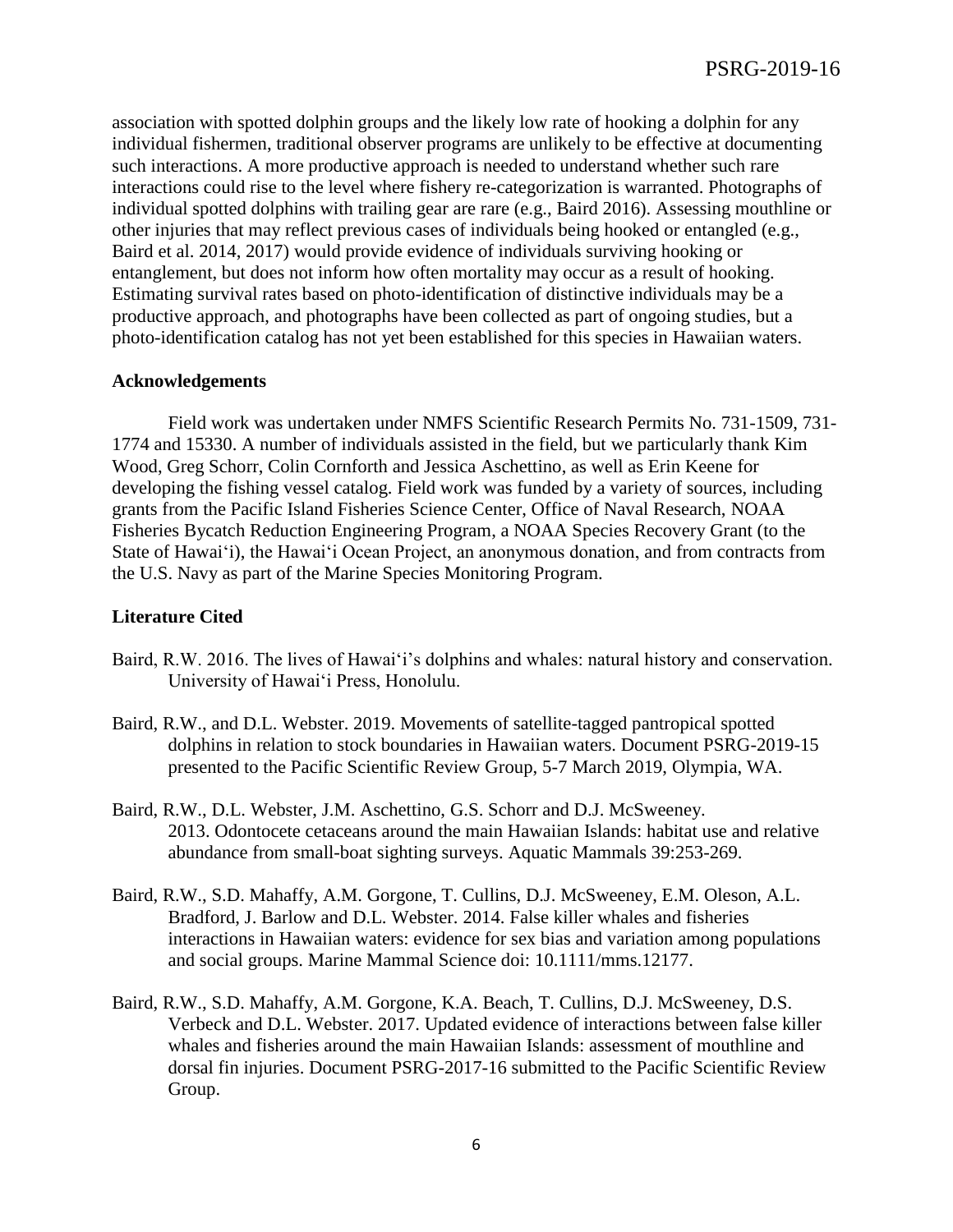- Barlow, J. 2006. Cetacean abundance in Hawaiian waters estimated from a summer/fall survey in 2002. Marine Mammal Science 22:446-464.
- Bivand, R., and C. Rundel. 2017. Rgeos: interface to geometry engine open source ('GEOS'). R package version 0.3-26.
- Bradford, A.L. and E. Lyman. 2015. Injury determinations for humpback whales and other cetaceans reported to the Hawaiian Islands Disentanglement and Pacific Islands Marine Mammal Response Networks during 2007-2012. NOAA Technical Memorandum NOAA-TM-NMFSPIFSC-45, 29 p. doi:10.7289/V5TX3CB1.
- Bradford, A.L., K.A. Forney, E.M. Oleson, and J. Barlow. 2017. Abundance estimates of cetaceans from a line-transect survey within the U.S Hawaiian Islands Exclusive Economic Zone. Fishery Bulletin 115:129-142.
- Carretta, J.V., K.A. Forney, E.M. Oleson, D.W. Weller, A.R. Lang, J. Baker, M.M. Muto, B. Hanson, A.J. Orr, H. Huber, M.S. Lowry, J. Barlow, J.E. Moore, D. Lynch, L. Carswell, and R.L. Brownell Jr. 2018. U.S. Pacific Marine Mammal Stock Assessments: 2017. US Department of Commerce. NOAA Technical Memorandum NMFS-SWFSC-602.
- Courbis, S., R.W. Baird, F. Cipriano, and D. Duffield. 2014. Multiple populations of pantropical spotted dolphins in Hawaiian waters. Journal of Heredity 105:627-641.
- Donahue, M. A., and E. F. Edwards. 1996. An annotated bibliography of available literature regarding cetacean interactions with tuna purse-seine fisheries outside of the eastern tropical Pacific Ocean. NMFS Southwest Fisheries Science Center Admin. Rep. LJ-96- 20. 53 pp.
- Department of Commerce. 2011a. List of fisheries for 2012. Proposed Rule. Federal Register 72(124):37716-37750.
- Department of Commerce. 2011b. List of fisheries for 2012. Final Rule. Federal Register 76(229):73912-73953.
- Flament, P. 1996. The ocean atlas of Hawai'i. University of Hawai'i. Available from http://radlab.soest.hawaii.edu/atlas/.
- Hijmans, R.J. 2017. Raster: geographic data analysis and modeling. R package version 2.6-7.
- Joseph, J. 1994. The tuna-dolphin controversy in the eastern Pacific Ocean: biological, economic, and political impacts. Ocean Development and International Law 25:1-30.
- Mahaffy, S.D., R.W. Baird, D.J. McSweeney, D.L. Webster and G.S. Schorr. 2015. High site fidelity, strong associations and long-term bonds: short-finned pilot whales off the island of Hawai'i. Marine Mammal Science doi: 10.1111/mms/12234.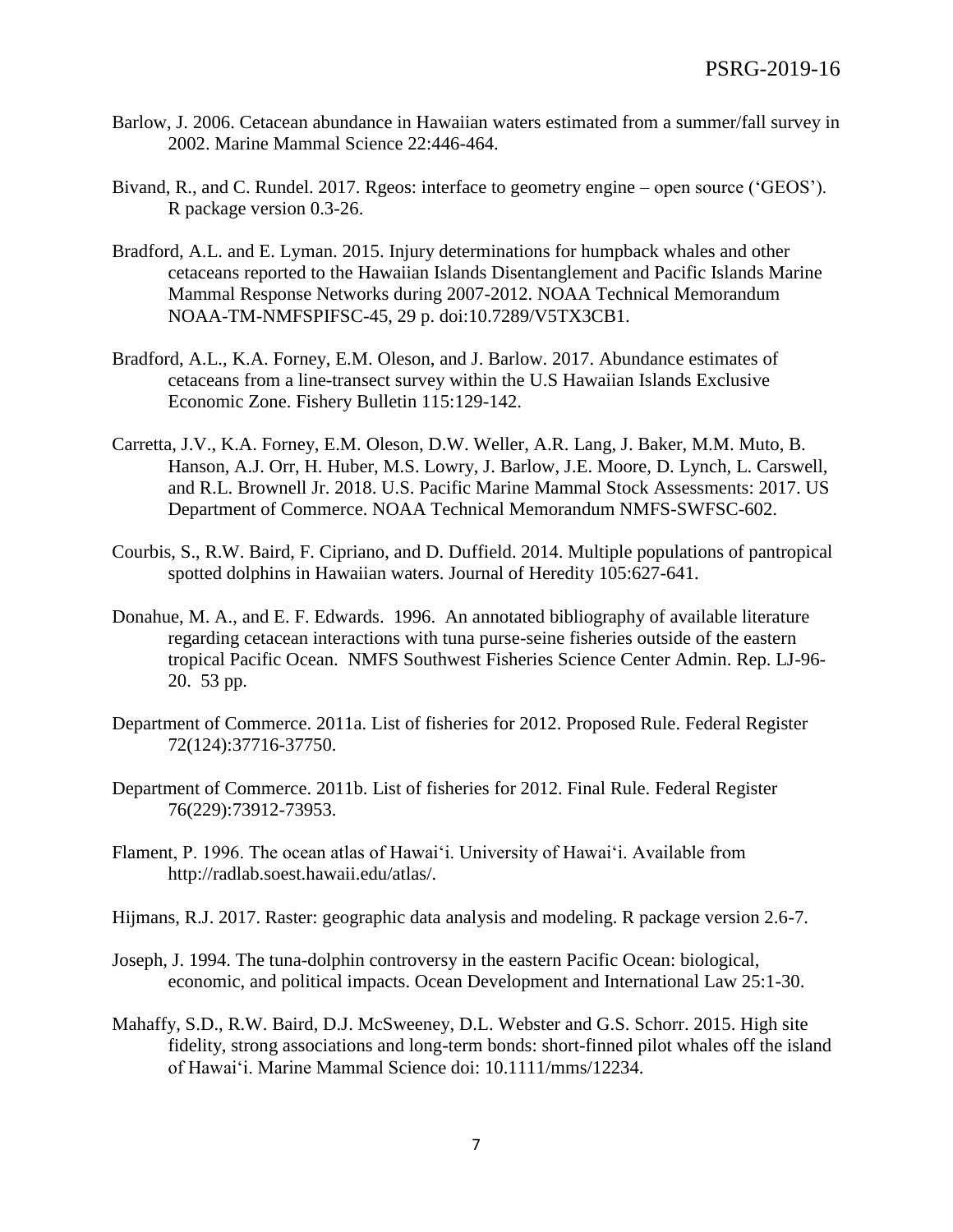- Nitta, E.T., and J.R. Henderson. 1993. A review of interactions between Hawaii's fisheries and protected species. Marine Fisheries Review 55:83-92.
- Pittman, S.J., A.J. Winship, M. Poti, B.P. Kinlan, J.B. Leirness, R.W. Baird, J. Barlow, E.A. Becker, K.A. Forney, M.C. Hill, P.I. Miller, J. Mobley, and E.M. Oleson. 2016. Chapter 6: Marine mammals - cetaceans. pp. 227-265. In: B.M. Costa and M.S. Kendall (eds.), Marine biogeographic assessment of the main Hawaiian Islands. Bureau of Ocean Energy Management and National Oceanic and Atmospheric Administration. OCS Study BOEM 2016-035 and NOAA Technical Memorandum NOS NCCOS 214. 359 pp.
- Rizzuto, J. 2007. Big fish await HIBT teams. West Hawaii Today 39(218): 1B, 4B.
- Schlais, J.F. 1984. Thieving dolphins a growing problem in Hawaii's fisheries. Sea Frontiers 30-5:293-298.
- Scott, M.D., S.J. Chivers, R.J. Olson, P.C. Fiedler and K. Holland. 2012. Pelagic predator associations: tuna and dolphins in the eastern tropical Pacific Ocean. Marine Ecology Progress Series. 458:283-302.
- Seber, G.A.F. 2002. The estimation of animal abundance and related parameters. Second edition. Blackburn Press.
- Shallenberger, E.W. 1981. The status of Hawaiian cetaceans. Final report to U.S. Marine Mammal Commission. MMC-77/23, 79pp.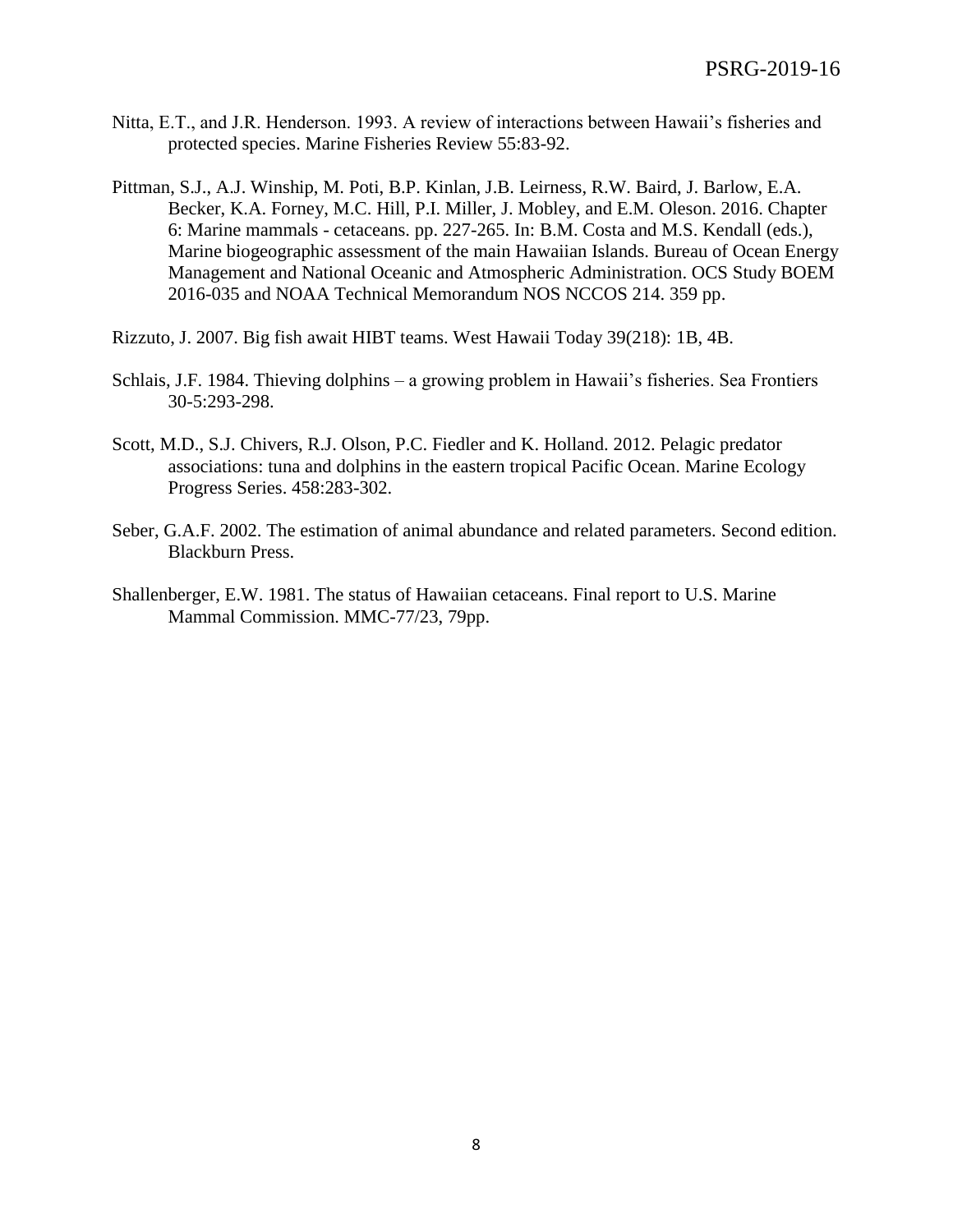

Figure 1. Box plot of group sizes of spotted dolphin groups without (left) and with (right) fishing vessels present off the island of Hawai'i, restricted to encounters from 2008 through 2018. The line drawn through the middle of the box represents the median of the data, while the top and bottom of the boxes represent the first and third quartile. The lines extend to represent the lowest and highest values, excluding outliers (represented by \*). Outliers are values that are more than 1.5 times the inter-quartile range.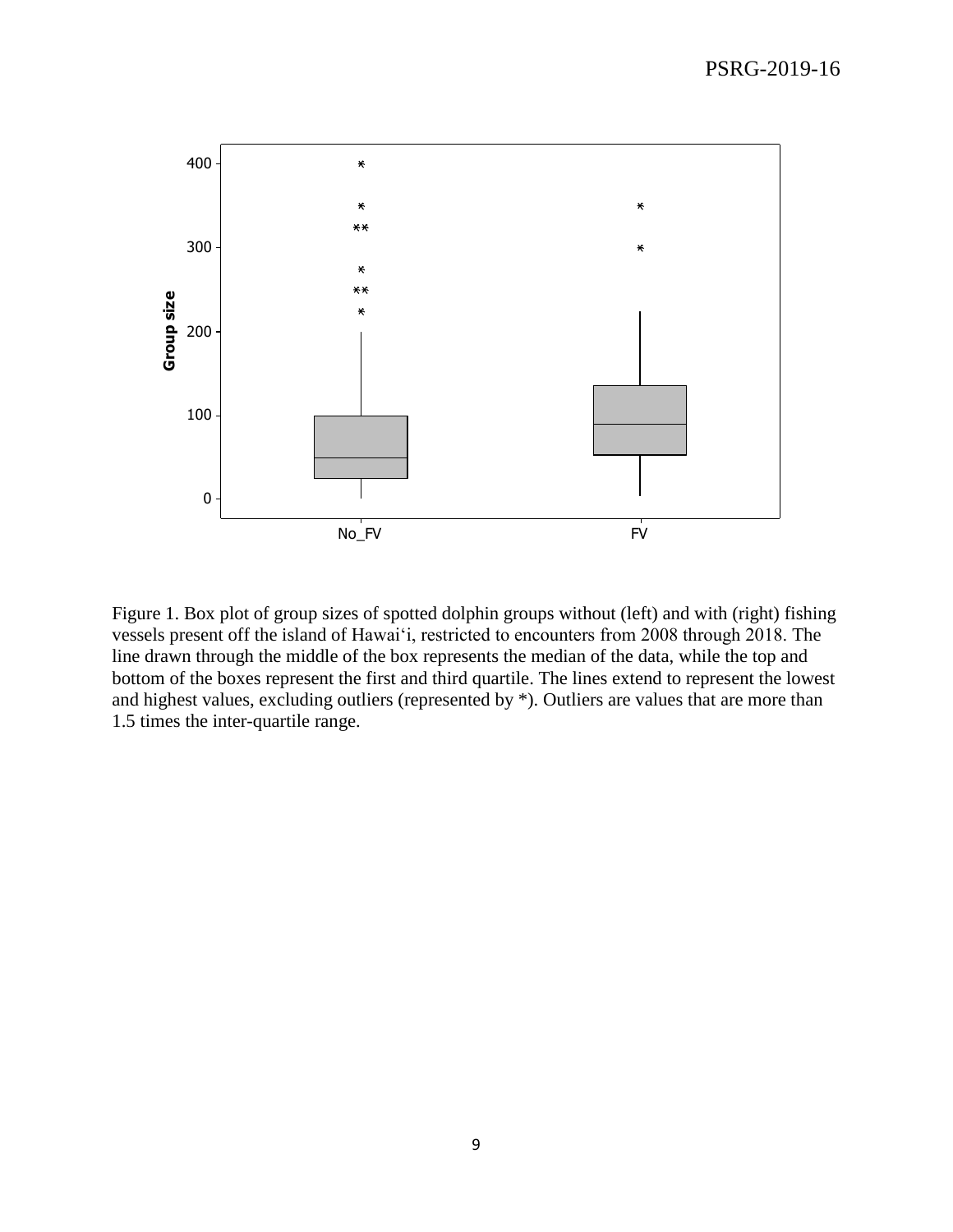# PSRG-2019-16



Figure 2. Distribution of survey effort (yellow lines) off Hawai'i Island from 2008 through 2018, with sighting of pantropical spotted dolphins (white squares) with (top) and without (bottom) fishing vessels present.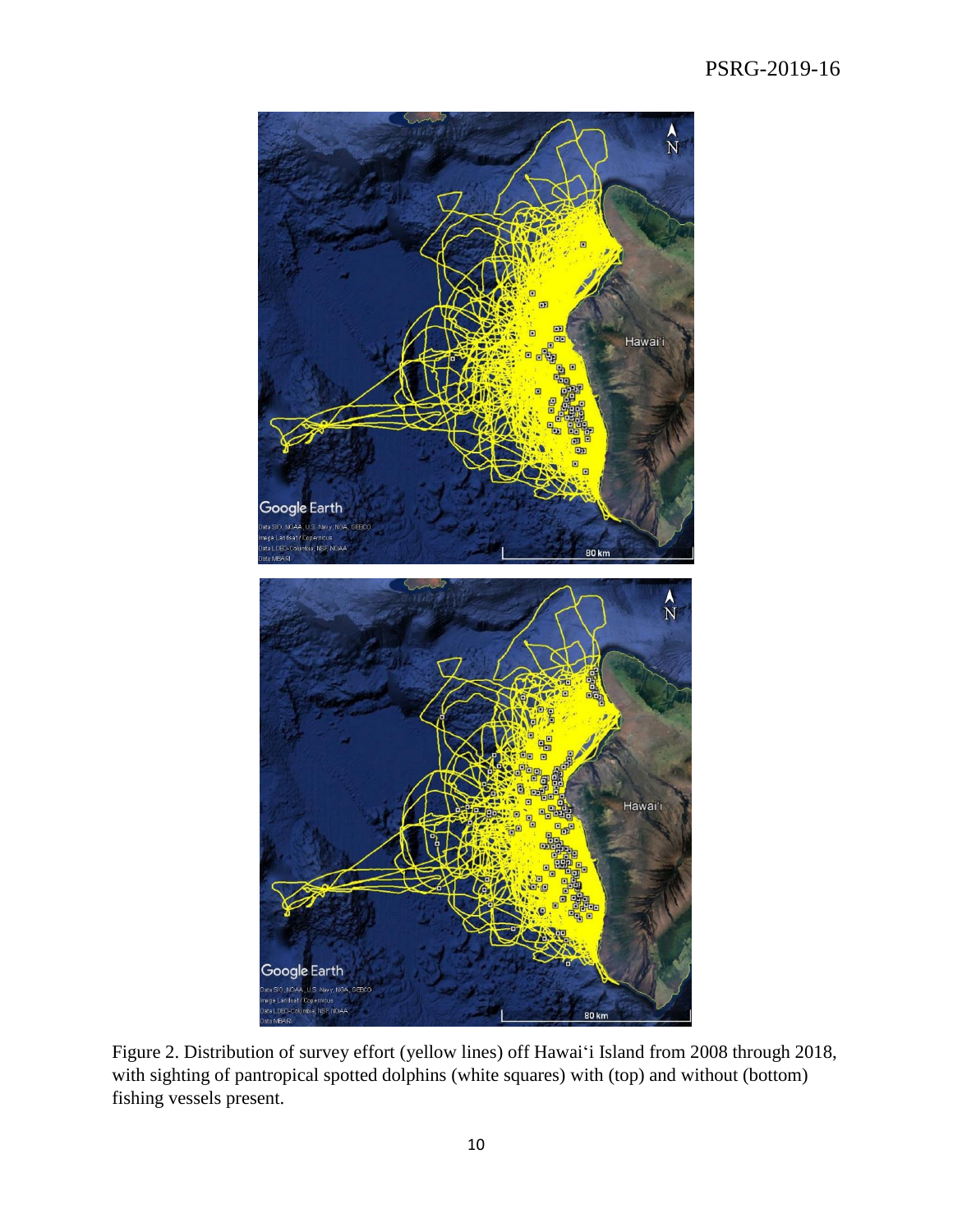

Figure 3. Box plots of distance from shore (top) and depth (bottom) of spotted dolphin groups without (left) and with (right) fishing vessels present off the island of Hawai'i, restricted to encounters from 2008 through 2018. The line drawn through the middle of each box represents the median of the data, while the top and bottom of the boxes represent the first and third quartile. The lines extend to represent the lowest and highest values, excluding outliers (represented by \*). Outliers are values that are more than 1.5 times the inter-quartile range.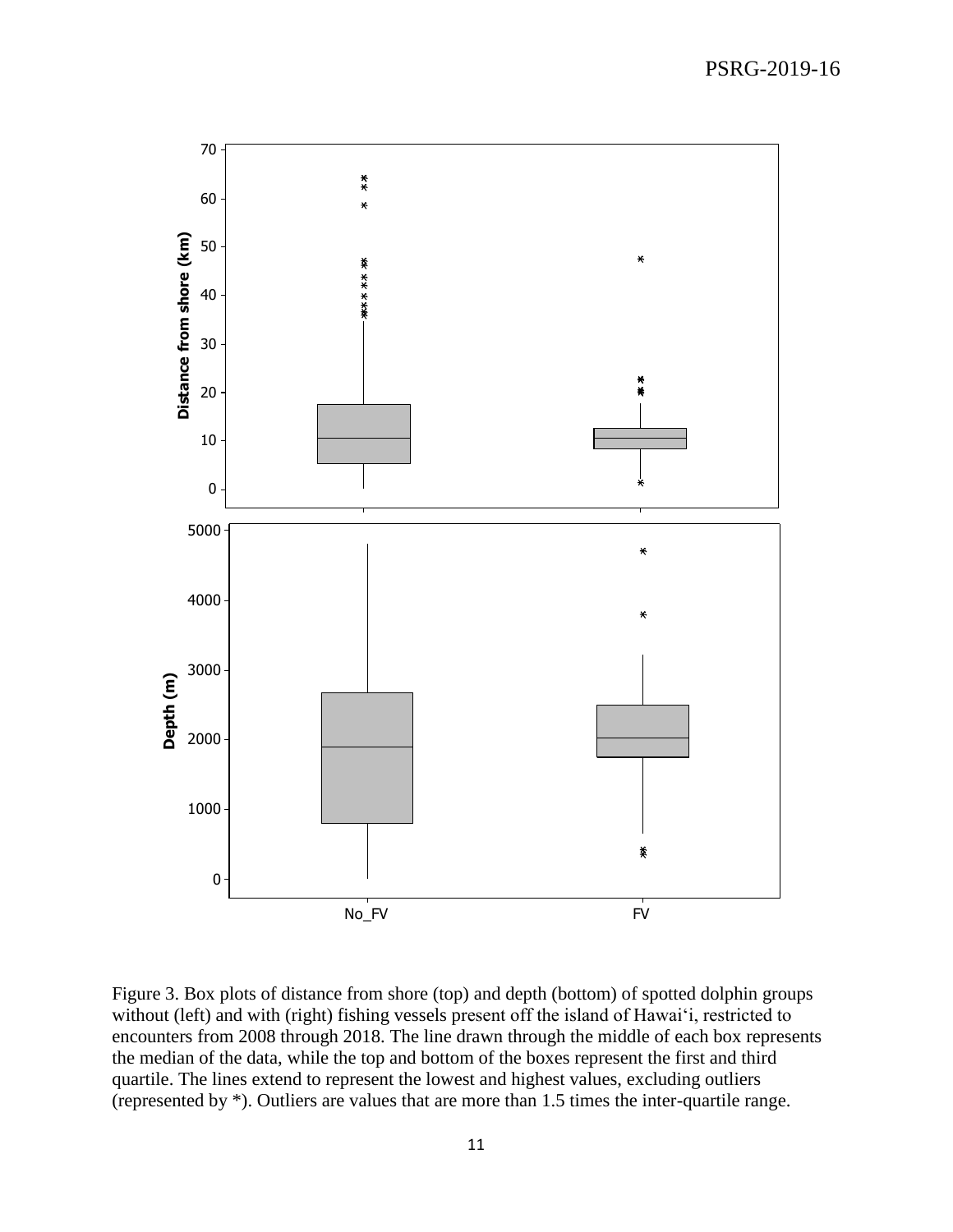## PSRG-2019-16



Figure 4. A discovery curve (dashed line) of fishing vessels documented fishing within the group envelope of pantropical spotted dolphin groups off Hawai'i Island from 2008-2015. The one-toone line (solid line) is also shown.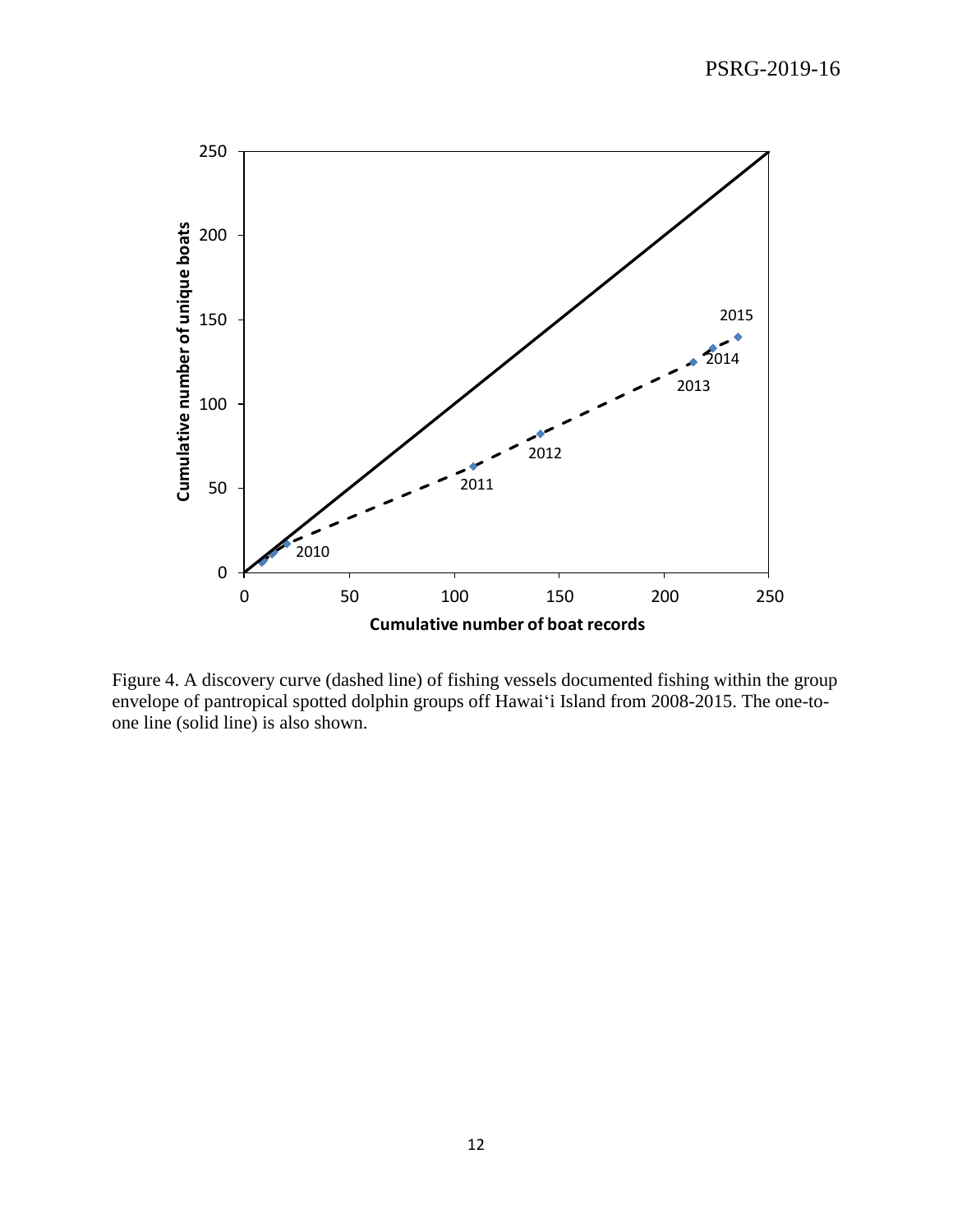

Figure 5. Seasonal variability in the proportion of pantropical spotted dolphin groups with fishing vessels present off the island of Hawai'i, using data from 2008 through 2018. There was no survey effort during the months of January through March off Hawai'i Island during this time frame, thus no ability to assess fishing vessels with groups during that period. A single encounter from September, with a fishing vessel present, was excluded.